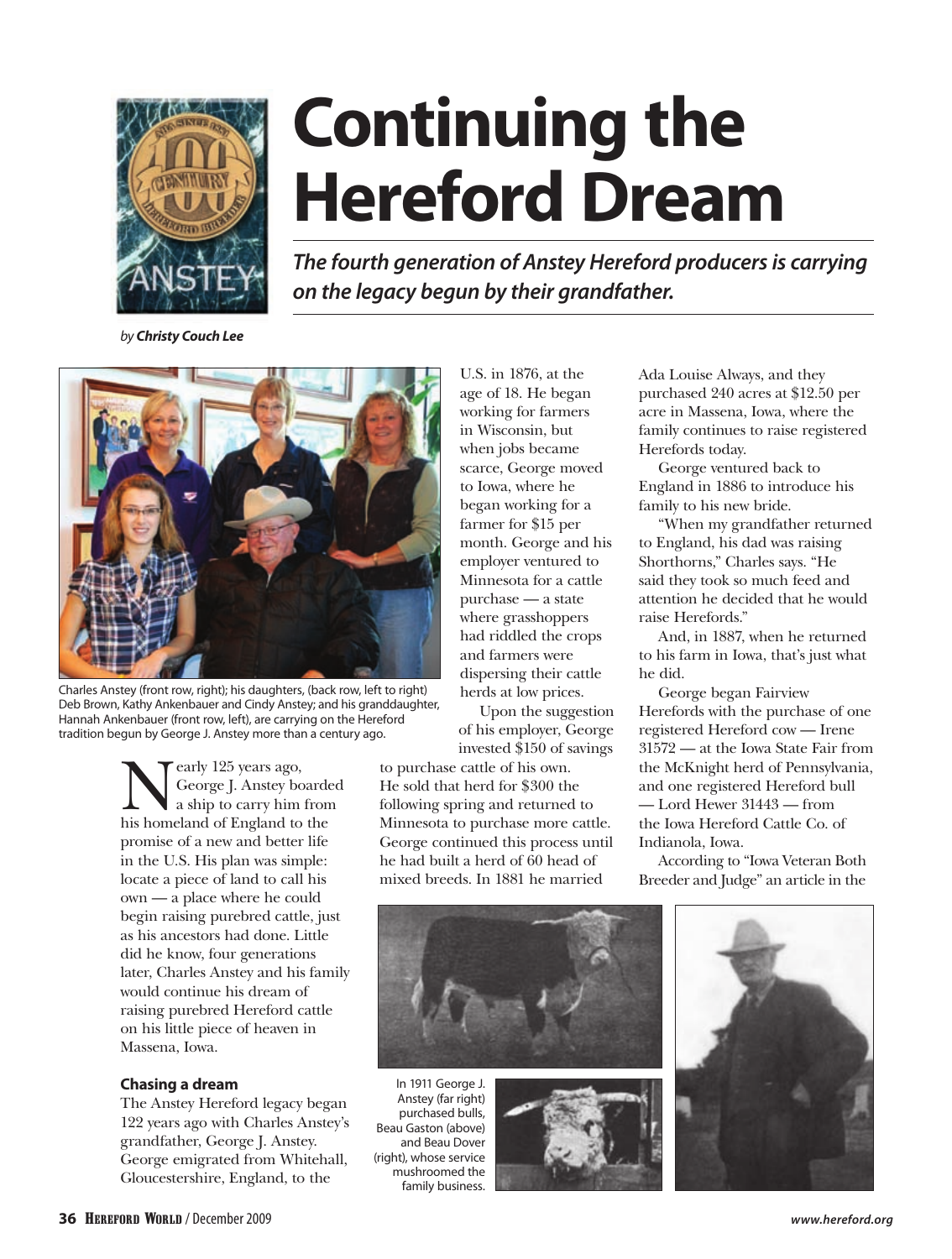Oct. 1, 1922, issue of *The American Hereford Journal,* George spent \$250 on the purchase of Lord Hewer.

"At that time, this seemed a tremendous price to pay for a bull to use only on grade cows," the article states. "Money was very scarce, and \$250 meant to this young breeder what many thousands may have meant to some breeders in later days. He states that his sleep was very much disturbed for two nights following the purchase."

He continued to build his purebred Hereford herd with the purchase of two show heifers from Cosgrove Livestock Co. of Lasueur, Minn.; additional cows from the Iowa Hereford Cattle Co.; and a carload of cows from Colin Cameron of Lochiel, Ariz.

In 1911 George purchased two bulls from Gudgell and Simpson of Independence, Mo., — Beau Gaston, sired by Beau President, and Beau Dover, sired by Beau Dandy. Charles says this purchase mushroomed the family business.

"My grandfather was fortunate in securing these good breeding bulls," Charles says. "The results of linebreeding — mating one with the get of the other — undoubtedly influenced him to continue with the blood of those sires to their sons and grandsons, daughters and granddaughters to the present."

The Beau Gaston line continues in the Anstey herd today.

Although the Ansteys have not shown often, many of their customers — from George's day to present — have found success in the showring. George's customers included Col. E.H. Taylor of Frankfort, Ky.; Sen. J.N. Camden of Versailles, Ky.; O.G. Lee of Kansas City, Mo.; H.E. Talbott of Dayton, Ohio; Jack Van Natta of Battle Ground, Ind.; Buck and Doe Run Valley Farms of Mortonville and Coatsville, Pa.; and the Hooper herd of Hope Hull, Ala.

Anstey genetics received the top carload bred 2-year-old heifer honors at the 1928 Fort Worth Stock Show.

George marketed his Hereford genetics through 15 production sales and advertisements in the *Hereford Journal*. However, Charles says, word-ofmouth advertising led to his greatest success.

"We sold so many commercial bulls and heifers," Charles says. "We used to go to the sale barn, and the Herefords sired by our bulls brought a premium. My grandfather supplied more bulls than any breeder in the country."

In addition to being respected as a livestock producer, George was also sought for his opinion in the ring. George judged Herefords across the country, including the Chicago International, the National Western Stock Show in Denver, the Fort Worth Stock Show in Ft. Worth, Texas, the American Royal in Kansas City, Mo., and state fairs in Iowa, Nebraska, Texas, Illinois and South Dakota.

According to "G.J. Anstey Real Hereford Pioneer," published in the July 23, 1942, issue of *Journal Stockman*, George maintained a passion for Herefords, even as he neared retirement.

"To hear Mr. Anstey recount his experiences and repeat pedigrees is to realize his enthusiasm and exuberance that in no way reflect his advanced age," the article states. "This pioneer breeder was among the first purebred men of any breed to start in the Midwest and probably did more than any individual to promote Herefords in the West and Middle West.

"In spite of his many years, Mr. Anstey can still pick out a good bull, and any Hereford breeder will tell you the Anstey stamp of approval is enough to certify the animal as a top-flight individual," the article continues.

### **Through the generations**

George died in 1945, leaving his wife and seven of his 11 children behind. At the time of George's passing, his son Charles L. purchased the top 35



cows of the herd to add to his existing Charles L. Anstey Herefords operation. In time, Charles L. built his herd to 200 cows, and with his wife, Marcella, began raising nine children on the Anstey ranch. Charles L. marketed bulls to ranchers in Wyoming.

**Charles L. Anstey**

He also held many bull sales in South Dakota and helped ranchers develop their own herds of registered Herefords, including the Splickers of North Dakota.

"Anstey Herefords have gone into every state in the United

*continued on page 38...*

# **Anstey Timeline:**

**1858 –** George born

- **1876 –** George emigrates from England to the U.S.
- **1881 –** George purchases 240 acres at \$12.50 per acre in Massena, Iowa
- **1887 –** George purchases his first purebred Herefords, Irene 31572 and Lord Hewer 31443
- **1899 –** Charles L. born
- **1911 –** George purchases Beau Gaston and Beau Dover from Gudgell-Simpson
- **1929 –** Charles born
- **1945 –** George J. Anstey Dispersal Sale held
- **1957 –** Charles L. purchases Duke Lamplighter
- **1961 –** Anstey Diamond Anniversary and Charles L. Anstey Dispersal Sale held
- **1966 –** Anstey 80th Anniversary Hereford Sale held
- **1992 –** Kathy Ankenbauer starts her Hereford herd
- **2003 –** Charles coordinates first Herefordinfluenced feeder calf sale in Anita, Iowa